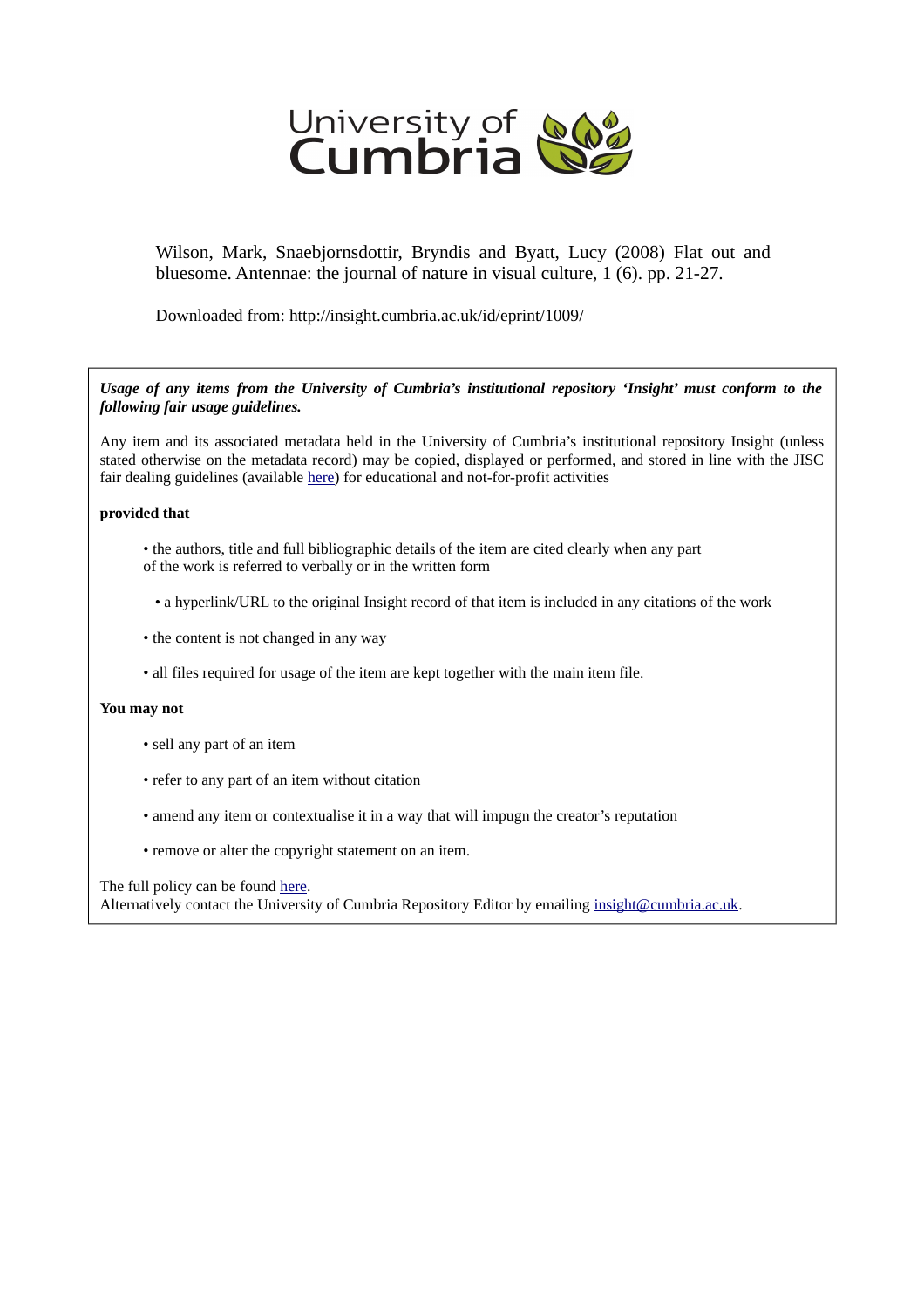## **FLAT OUT AND BLUESOME**

*'Nanoq: flat out and bluesome' is the story of polar bears, the largest land predators on earth, and their journey from the arctic wilderness to the museums and stately homes of the UK. The work documents the histories of each of these bears, the legacies of the hunters who shot them and the skills and expertise of the taxidermists who stuffed them. Text by Bryndis Snæbjörnsdóttir, Mark Wilson and Lucy Byatt*

**Lucy Byatt:** A card arrived at Christmas – it must have been 2002. Accompanied by many others it stood out. The image was a photograph of the caravan that Bryndís Snæbjörnsdóttir and Mark Wilson were living in temporarily whilst they were renovating a house that they had bought in deepest Cumbria. The photograph had been taken after dark and the outline shape of the caravan could only just be seen, illuminated softly by an interior light, and more strikingly by glowing decorations strung haphazardly over the top of the window of this modest dwelling. When I visited, months later in spring, it was clear that this caravan was also the very organised site of the bulk of the process of investigation that lies behind *nanoq: flat out and bluesome.* 

The artists have spent a number of years collecting information for this work; a constant alongside other research, teaching, travel and exhibitions. This was by no means the only place that had acted as a headquarters, yet it is useful to describe this image and to take the opportunity to reflect upon the site of the research and the nature of the artists' process of gathering information and, to some extent, the building of a network of other specialists around the endeavour.

**Bryndis Snæbjörnsdóttir** and **Mark Wilson**: This project begins with a survey of taxidermic polar bears in the United Kingdom. In its methodology we actively set out to track down these specimens. We have done everything within our power to locate every last one that exists as a whole (or near whole) mount, but also acknowledge that this may be an impossible task.

There are no doubt more 'out there'. After three years of research appear in their respective museums we

traced 34 stuffed polar bears. From the outset it was our intention to make a series of large-scale, medium-format photographs of the bears *in situ*, as they and private homes, on display, in storage, or undergoing restoration.

 It was important during this process, through discussion and the gathering of documentation, to glean as much as we could concerning the provenance of each bear and how it came to be in the UK. A further ambition was to bring together physically a significant number of specimens away from the museum context, into a 'converted' environment – ideally a contemporary art space with another history.

 To collect is a way of connecting. Museums are stocked with objects that collectively seem to claim ownership or authority over environments, communities or even entire colonies. On a more personal level we collect items to accumulate knowledge and the extent of our collection is evidence to ourselves of our specific connection to the world.

 Over the years, both individually and collectively as a collaborative team, we've been engaged consciously or otherwise in many types of collection from stamps to recordings to mountains to polar bears. Connected to this impulse, this sense of shaping identities is the tracing of one's family tree, the gathering of names under the umbrella of genealogy. The name Snæbjörnsdóttir translates: *(snæ)* snow, *(björns)* bear's, *(dóttir)* daughter – snow bear's daughter. What better way to connect to another history? What better way to find one's bearings in relation to an unfamiliar environment to which one is nevertheless instinctively drawn, than to connect by means of a name to one of the most powerful icons on earth?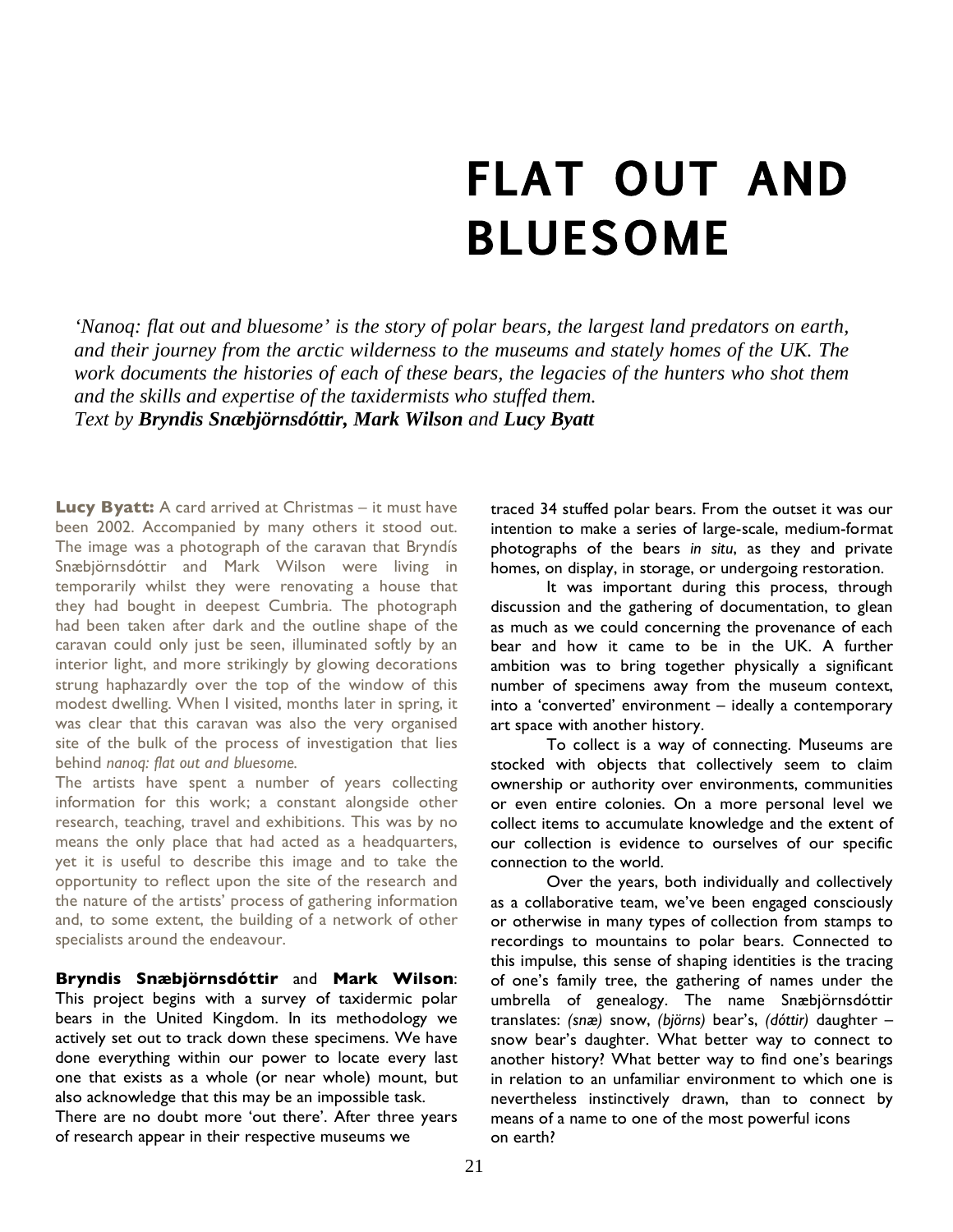

Snæbjörnsdóttir/Wilson During Installation ©

 Finally it was always hoped that the project would generate a discourse in which audiences were able to consider their relationship not only to the 'polar bears' themselves, but to the history of their collection, presentation and preservation.

 Much has been written on the hollowness of souvenirs, their intrinsic sadness and the ultimate futility of collecting things in an effort to remember places and events. Perhaps none is more poignant than that which is plucked from 'nature', that thing that once was living and now is dead or redundant – a shadow of what it once was in life: "Nothing looks as dead as a seashell in suburbia…." 1/

 If we handle or knock expectantly on the surface of something stolen long ago, we might expect to hear the dull thud of its disembodiment, its unmediated physicality, in short, what it is – not what it was or what we think or thought it was.

 Or, if we listen more closely we may hear the ring and echo of a much larger set of truths, only one of which will be indicative of its current condition and only one of which will be, or correspond in part with what we

thought its significance to be. We may find a multitude of narratives and interlocking fragments, redolent not only of what has transpired, its dislocation, journey and its second life, but inevitably, if only by implication, of what else might have been.

**LB:** In her book *Objects of Desire*, Susan Stewart speaks of the difference between the souvenir and the collection – the souvenir being the single object that serves as a trace from an authentic experience.

*We do not need or desire souvenirs of events that are repeatable. Rather we need and desire souvenirs of events that are reportable, events whose materiality has escaped us, events that thereby only exist through the invention of narrative.* 2/

An implicit role of the museum is to provide narrative. Their collections are laid out before us, each object a souvenir of a journey of discovery brought back to describe and stand in for a whole other culture. For ape, read jungle, for lion, desert; these artefacts are then set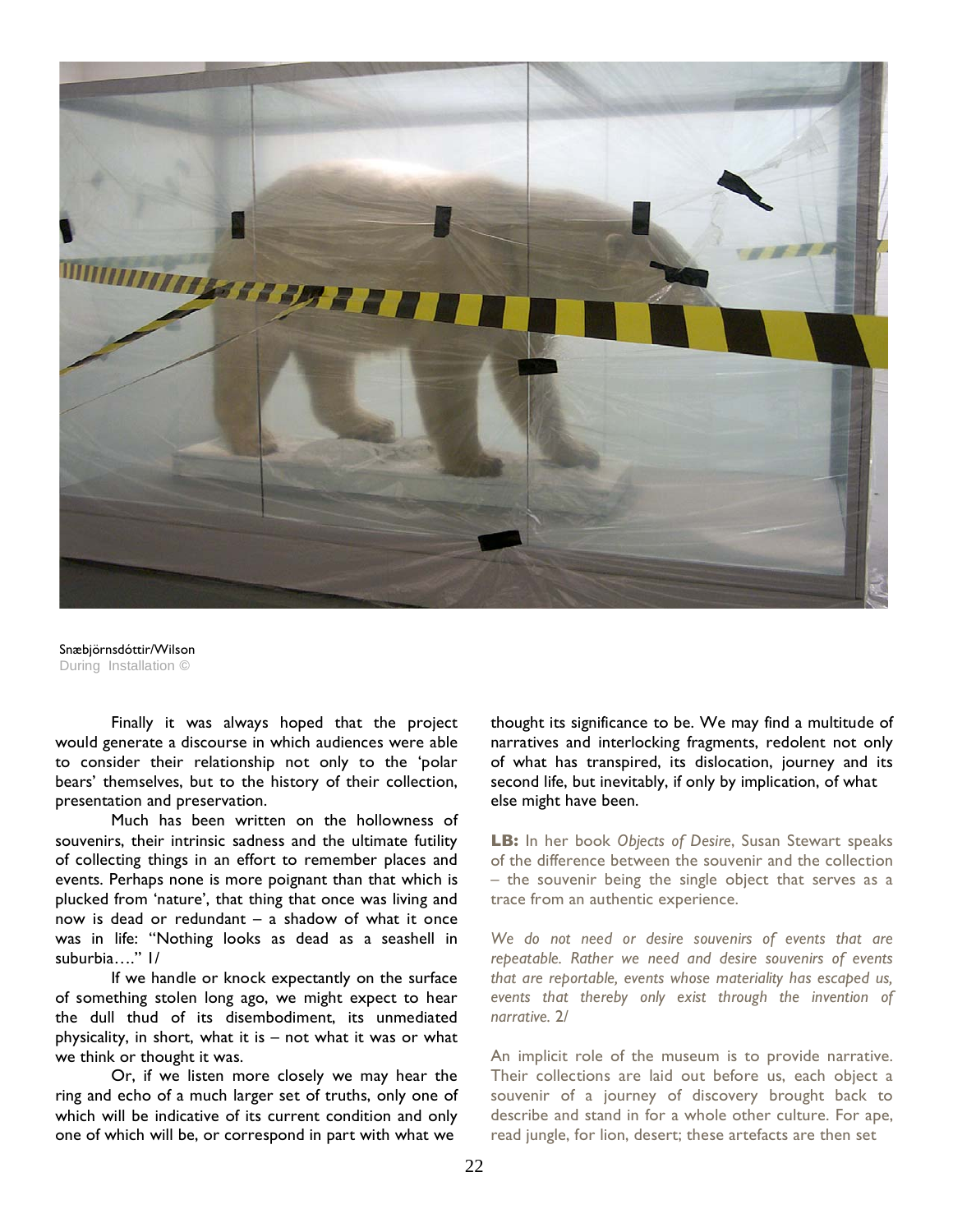

Snæbjörnsdóttir/Wilson Newcastle, cleaning

against carefully painted dioramas that offer further narrative to the nature within which each creature once existed. *The pressed flowers under the glass speak to the significance of their owner in nature and not to themselves in nature. They are a sample of a larger and more sublime nature, a nature differentiated by human experience, by human history.* 3/

Stewart goes on to suggest that the souvenir has a trace of value whilst the collection simply represents an aestheticisation of use. "The collection is a form of art as play, a form involving the reframing of objects within a world of attention and manipulation of context." 4/

The artists have defined their field of exploration. Within this there is a clear decision in creating a limit, to restrict a study in this globally conscious age to a single country and to be considering issues of colonial pillage and collecting through a single animal – the polar bear. And yet it is in the setting of this frame that an entirely complex and focused picture has emerged. The tracing of each bear; the story of the expedition on which it was caught and shipped to the British Isles; the discovery of

the zoo, museum or private collection to which it was added. The artists place themselves within their process of gathering and ultimately their collection of information in a way that reflects an ambivalence. The series of photographic images taken in each museum or private collection is framed in such a way that makes the artists' fascination with the world of the museum clearly apparent. They seem seduced by the discipline of collecting and in the creation of narrative through an aesthetic experience. In potential conflict with this, the work also reveals and problematises the shedding or misplacement of responsibility on the part of the hunter. The sheer number of bears found and photographed, the concern with context, and the act of moving 'specimens' out from the protection of the accustomed surroundings of their museum, positions the work and the investigation of the artists amid the complexity of their findings. They do not resort to the easy solutions of summing up or taking on a position of moral high ground.

**BS/MW:** We are aware that in undertaking the tracking down of bears, we were involved in a process that in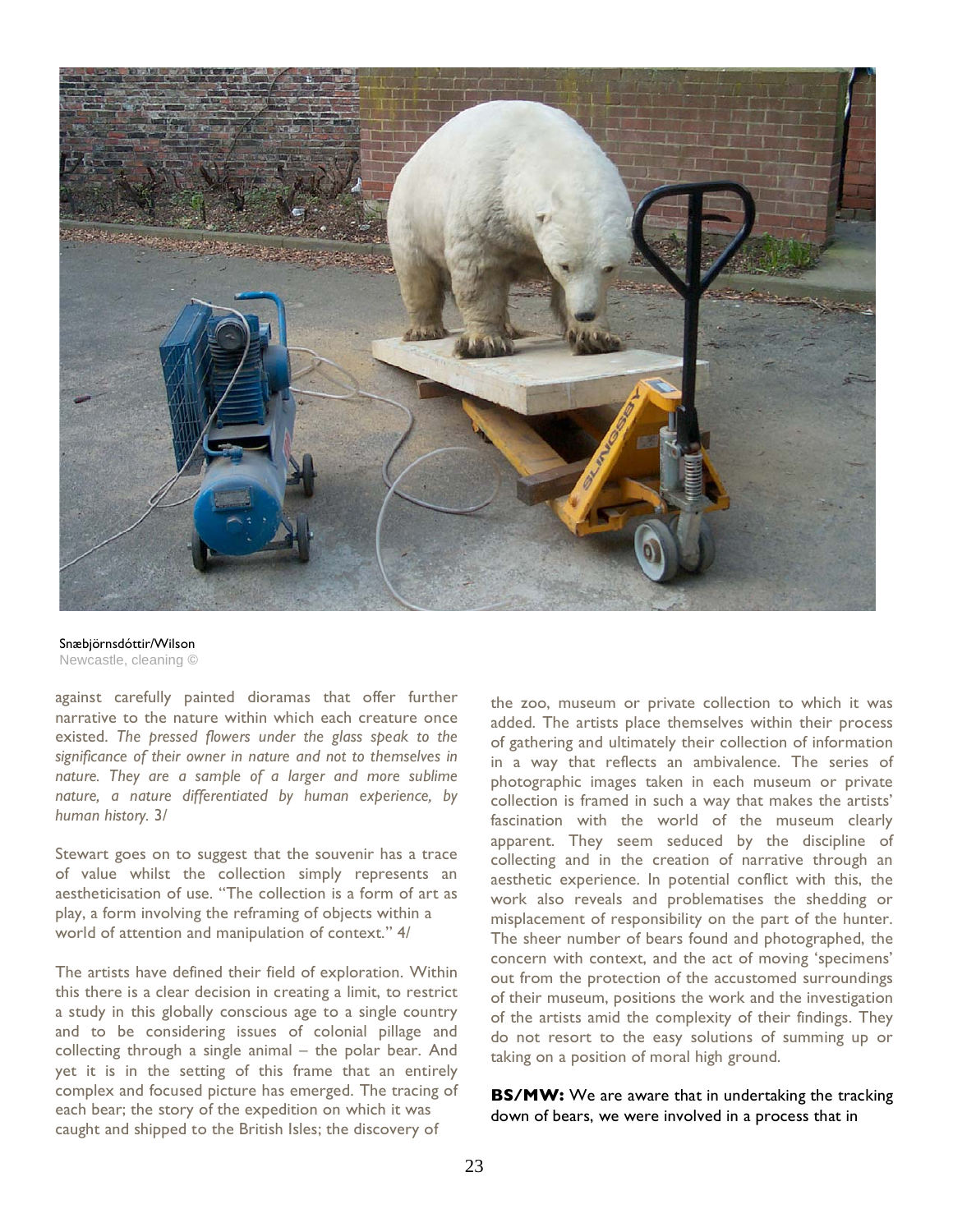some way mirrored the original acts of hunting. It was a cultural hunt – unheroic perhaps and clearly not dangerous, but nevertheless one where the unexpected could be anticipated. The eighteenth and nineteenth century impulses demanded that newly-built museums be stocked like Arks with taxidermic representatives of every conceivable species. These demands were fed and met by equally enthusiastic pioneers and explorers who ventured into newly-discovered territories and landscapes, inaccessible to all but themselves. The expeditions were advanced and underpinned, not least financially, by the weight of 'science' and 'education', yet the hunger for the trophy and a reputation for heroism was very often the motivation for individual hunters.

**LB:** After the hunt it is the taxidermist that plays a central role within a discipline that acts to remove the reality of the dead carcass and to suggest 'life' by means of a variety of palatable styles and poses. It is left entirely to the professional integrity, expertise and above all intention of the taxidermist as to how the representation is managed and to the keeper of collections as to how the individual specimen enhances the collection. It seems that the 'quality' of the representation could only be as good as the taxidermist's knowledge, skills and the tools available. The taxidermist will therefore read and date a specimen by the methods used in preservation. So each specimen begins to take on a new identity. These are no longer polar bears – they are renewed objects representing polar bear-ness. They are identified by the date of mounting, a method perhaps identifying a particular taxidermist, part of a specific collection, set in a recognised pose. These objects are recontextualised within a collection, an internalised world intended as a representation of some other, distant place. This is perhaps where the museum differs from the Ark – the Ark is a holding station, waiting for the waters to drain away. The museum provided a function more akin to that of aspic.

 The artists' process of unearthing information inevitably relates to and overlaps the specialist research of others. This is apparent both in the museum, as they encounter each collection, and within teaching institutions as they seek out opinion. Through their own investigations, the artists reveal the interests and research of others as it relates to and informs their own. Over the time that Snæbjörnsdóttir and Wilson have been developing this work the individuals who have responded and engaged with the artists through their common concerns have become central to the direction of the endeavour. The considerable common interests and study have contributed to sustaining the artists' own sense of belief in the process. They have gathered a network of individuals who, in some cases, would otherwise not have been connected.

**BS/MW:** Museums have, almost without exception, been of great assistance to us during the research stages of this project. They have demonstrated a great deal of interest in helping us find polar bears because although there is, or rather was no database on the subject, each keeper or curator knew of two or perhaps three in other collections. The communities we have encountered (the keepers of collections, taxidermists, private owners, technicians, historians, museum directors) have all been engaged with and added to our specific research. This has been an enabling factor throughout – defusing protocol and prompting all manner of discoveries.

 The crucial and vital symbiosis between what is produced and the unique means by which its production has been made possible, brings a new dimension to what we deem to be a broader collaborative practice.

**LB:** The particularity of this series of commissions with Snæbjörnsdóttir and Wilson is in the careful decisionmaking relating to where the work is encountered. In the case of the photographic images we see the vastness of the collecting endeavour, not just that of the culture that stocked the museums but also of the artists who travelled, searched out and are now presenting a collection of their own.

 The artists' commitment to showing these images in the context of the museum requires the viewer to read simultaneously the image and the context in which it is being seen. No solutions are presented, only suggested associations that cannot help but resonate.

**BS/MW:** The polar bear in Kendal stands in a classic, aggressive pose set in front of a painted arctic landscape. The romantic scene features a rosy midnight glow. The specimen is standing on a plinth on top of which is another pedestal, made to look like a small ice floe. This elevation reinforces the aggressive and overpowering effect as the bear is not standing properly on his back legs but instead gives the impression of being just about to strike or jump. The visitor has to negotiate a narrow space between the bear and the opposite display. This awkwardness is further reinforced by the fact that the bear is not cased. The display is part of an arctic corner in which we see a painted autumn tundra behind a cased musk ox and snowy owls amongst other specimens. It is a somehow awkward, fragmented display in that it doesn't sit convincingly as a diorama and relies heavily on token arctic references. Above it all sits the trophy head and a security camera possibly directed at our encounter with the bear.

 The bear itself is a trophy, as is suggested on the label behind it, claiming that it was shot by the local Lord Lonsdale in the year 1888/1889 during an arctic expedition. Further investigations revealed that the expedition took him across northern Canada, Alaska and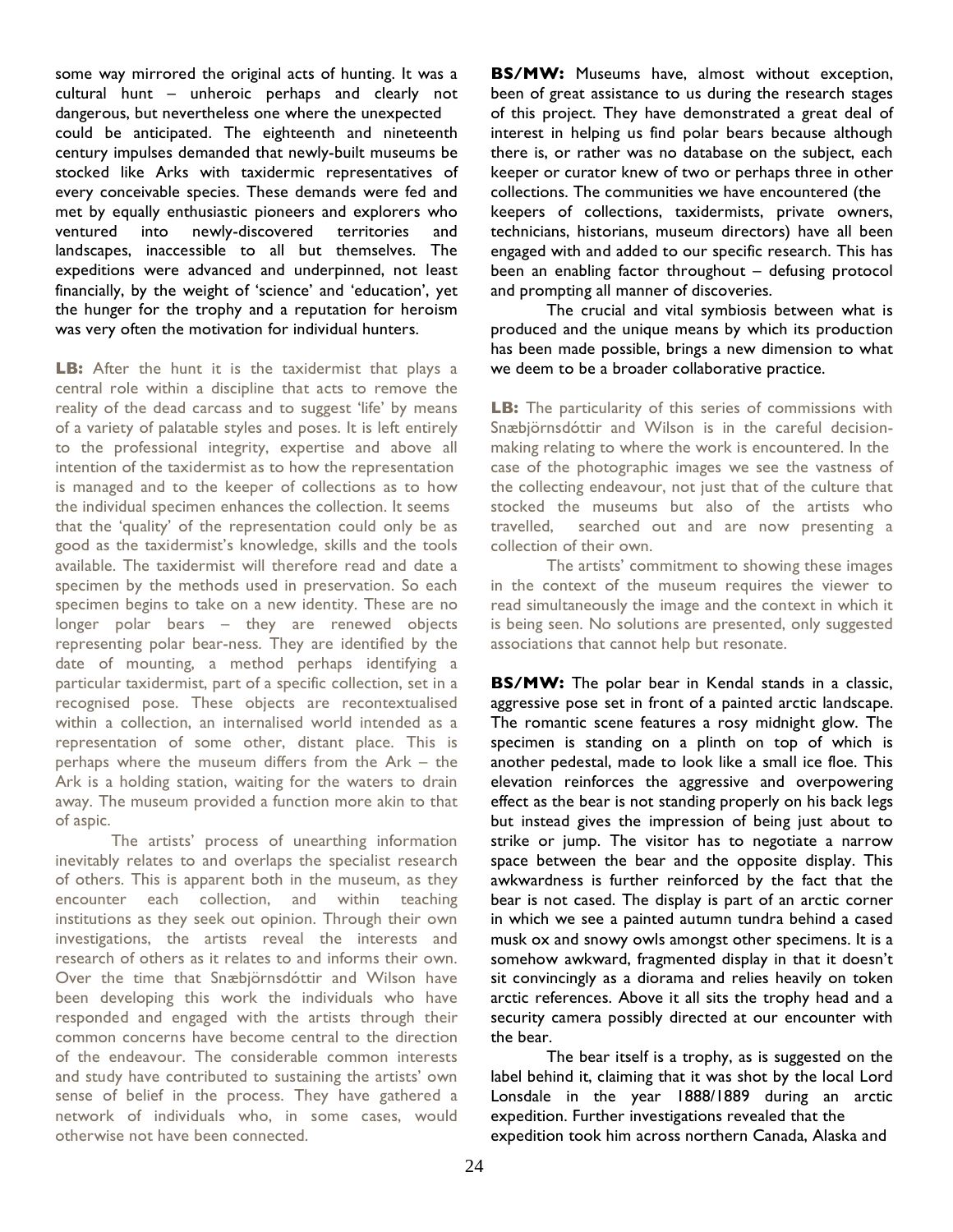

Snæbjörnsdóttir/Wilson Sheffiled ©

expedition took him across northern Canada, Alaska and eventually to Kodiak Island.

 The Somerleyton polar bears (one of which we borrowed for the show at Spike Island) normally stand in a symmetrical arrangement in the vestibule on either side of the grand entrance to Somerleyton Hall. We understand that they have stood in this way, guarding the stately home, since they were brought back from Spitzbergen in 1897 by the first Lord Somerleyton. Out of shot in our photograph, in the centre of the entrance hall is a marble bust of the first Lord Somerleyton as a young boy (see above).

 As a young man in 1897 it was he who travelled to Spitzbergen as a paying, working crew member and he who took part in the shooting and capture of a recorded total of 55 polar bears – two of which now stand behind his likeness. It would seem to be a classic tableau – evoking an archetype of British aristocratic adventuring with the relics and trophies of colonial enterprise.

**LB:** The artists' decision to shift a considerable number of bears from their accustomed museum and private collections to the white space of the contemporary art

gallery is clearly another site-specific act. Despite the fact that Spike Island (an ex-tea packing factory) is not a purpose-built space, the language of the modernist white cube is vividly evident within the vast white hall. Bringing ten bears together and separating them from the narration of the museum allows us to look again, to compare and contrast. Housed in their blank and identical glass cases this off-white collection of stuffed animal replicas, stripped of reference, can be read as an aesthetic spectacle. Again in Susan Stewart 's text, she refers to Noah's Ark as the "archetypal collection": "The world of the ark is not of nostalgia but of anticipation…. Once the object is completely severed from its origin [the museum], it is possible to generate a new series, to start again within a context that is framed by the selectivity of the collector." 5/

**BS/MW:** The polar bear is a totemic, iconic creature. We have witnessed how in living human memory, the image of the polar bear has been expropriated and put to the most varied and unlikely purposes – selling dreams, sweets, lifestyles, travel. In all cases except seemingly for the most contemporary and chilling – its role as iconic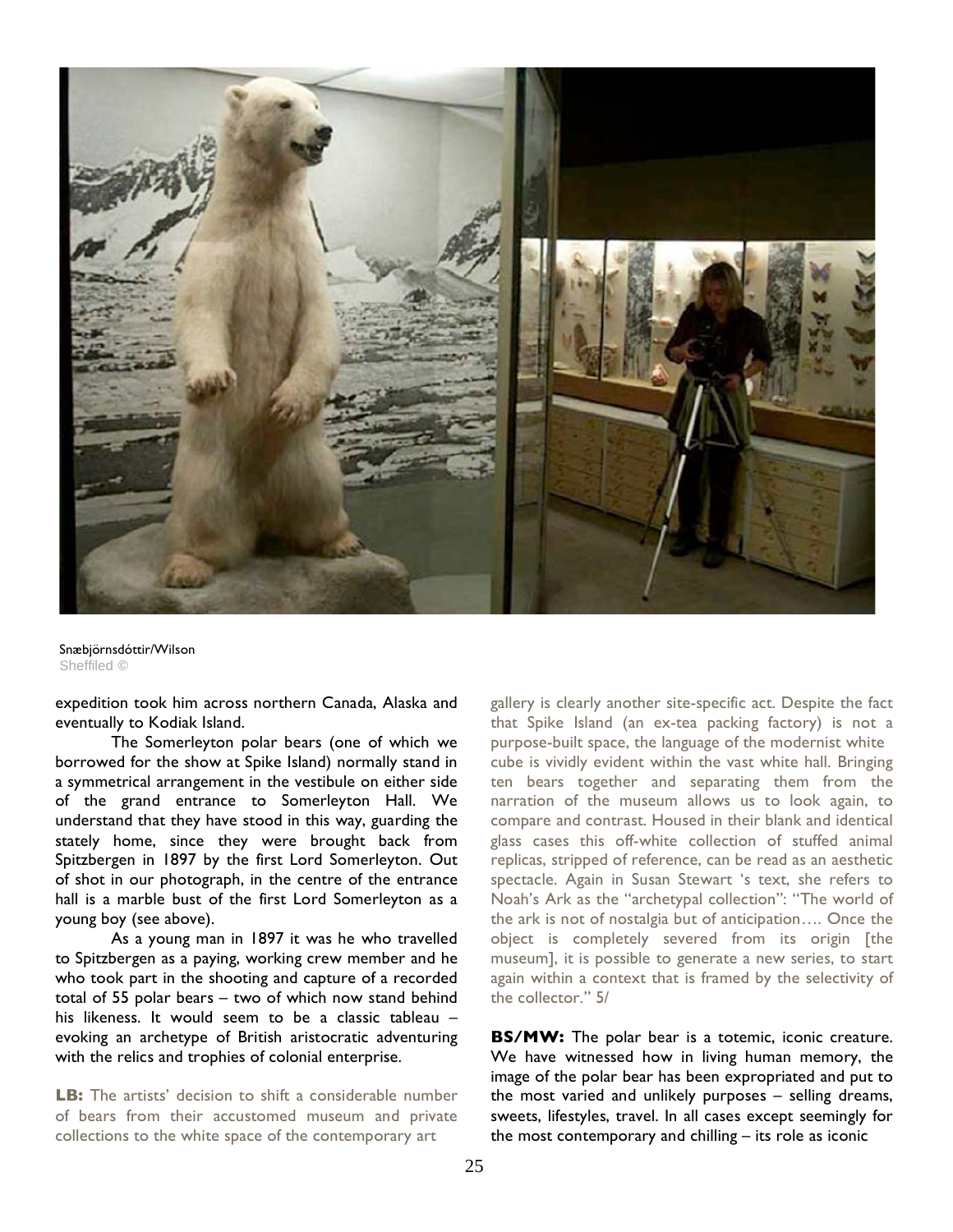

Snæbjörnsdóttir/Wilson Somerleyton ©

representative of the demise of its own environment – its appeal is dependent on an almost inescapable anthropomorphism.

 The bear stands on two legs. It plays and wrestles, it sits, it rests, all in ways which are suggestively 'human'. We also know the polar bear to be a formidable predator at the top of the food chain in the arctic, commanding the greatest respect of all visitors to that environment. It is a catalogue of paradoxes. It is a prism with the capacity to contain and refract all manner of response in us: fear, horror, respect, pathos, affection, humour. It is this capacity above all others which makes it such a potent symbol and for us, in relation to this project, such a powerful reality to seek to reappraise.

 Amongst the bears we borrowed for Spike Island, were two relatively recent mounts prepared in the late 1960s. One was from Sheffield Museum, the pride of its collection, and the other from Edinburgh Museum, both mounted in rather 'natural' looking, playful, friendly, and paradoxically anthropomorphic poses. These female bears (probably siblings), although mounted by two different taxidermists, spent their lives together at Edinburgh Zoo. They had the names *Queenie*, (later *Janie* 

and now *Snowy*) and *Jim,* although *Jim* on his/her death in 1975 was registered as female. Both bears died within months of each other and both had been brought over from Canada to Scotland as cubs by a Captain Koran on 25 September 1947.

**LB:** The suggestion within Stewart's essay that dislocating the

collection from its origin allows new possibilities of interpretation is particularly interesting in this context. The polar bears amassed for this occasion were simply unpacked from their crates, cased and positioned in the vast gallery. Away from the signs and symbols of the museum this new collection did indeed act to create an array of new possibilities. The artists designed a stepped dais to be built at the far end of the gallery. Scattered with blankets and cushions this provided an active space – a place where much discussion and many events were initiated throughout the duration of the exhibition.

 The spectacle of this collection fascinated, charmed and repulsed. However, regardless of personal opinion there was a distinct inclination on the part of the audience to participate in the discussion. A group of